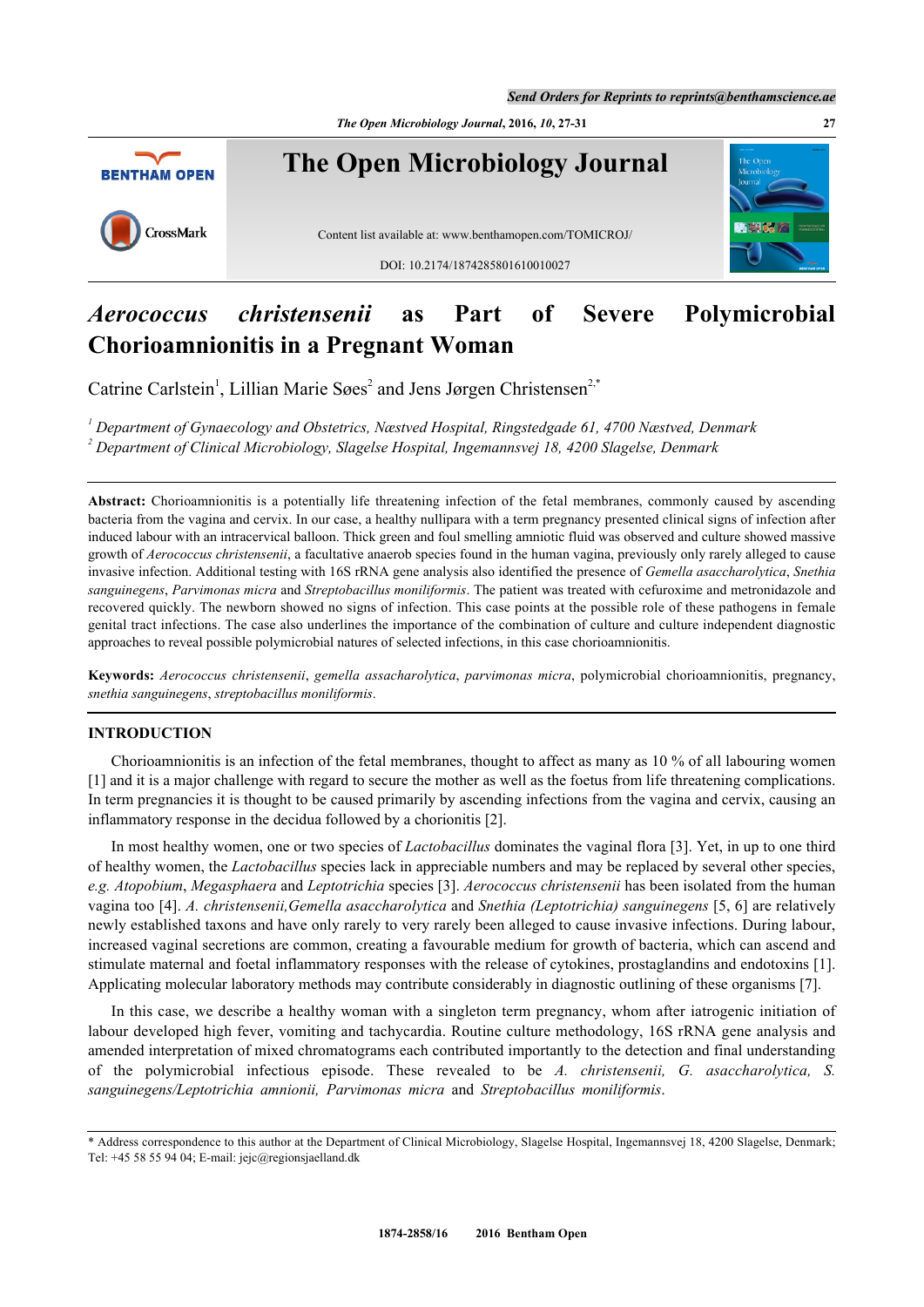#### **CASE STORY**

A 33-year old healthy nullipara with an intrauterine singleton normal pregnancy of 42 weeks and 0 days' gestational age was admitted to the maternity ward for inducing labour due to gravida prolongata.

An intracervical balloon was placed for ripening the cervix. Fourteen hours later, artificial rupture of membranes was performed, but amniotic fluid was never surely identified. Furthermore, accelerated stimulation with synthetic oxytocin was initiated. The foetus was constantly monitored with cardiotocography (CTG).

The patient began to feel unwell, having nausea and vertigo, twelve hours after artificial rupture of membranes. The CTG was normal (Appendix Fig. **[1](#page-3-3)**). The oxytocin stimulation was paused and the patient rested for the night. During the next day, the patient got increasingly ill, with high fever (39.2 °C), shivering, vomiting and tachycardia. The CTG also showed fetal tachycardia (FHR 160-170) and several episodes of bradycardia lasting between one and one and a half minute (Appendix Fig. **[2](#page-3-4)**). A fetal scalp-pH was 7, 34 (7, 25-7, 35).

The patient had 3g intravenous benzylpenicillin, due to prolonged prelabour rupture of membranes (PROM). Thin, green amniotic fluid flowed from the vagina twenty-nine hours after artificial rupture of membranes. Because of high maternal temperature, fetal tachycardia combined with decelerations on the CTG (suggesting fetal distress), green amniotic fluid and poor progress of labour, an acute caesarean section was performed with finding of bad smelling, thick, green amniotic fluid. The newborn cried spontaneously with Apgar score 10/1, 10/5.

At surgery, a swab of the amniotic fluid was submitted for microbiological analysis.

After the caesarean section, the patient was treated with intravenous cefuroxime and metronidazole for three days and peroral amoxicillin for another five days. The patient recovered rapidly. The newborn showed no signs of infection and sepsis. Both mother and newborn were discharged wellbeing.

#### **MICROBIOLOGY**

The Stuart charcoal swab with amniotic fluid taken at caesarian section was plated on 5% Danish horse blood agar for incubation in ambient air supplemented with  $5\%$  CO<sub>2</sub> at  $35^{\circ}$ C. Furthermore on blue agar (optimized for growth of gram-negative rods, especially *Enterobacteriaceae*), tellurite agar, and on β-glucuronidase test agar (for demonstration of β-glucuronidase activity) for incubation in ambient air at 35°C, plus on anaerobic agar for anaerobic incubation at 37°C (Concept 400 chamber from Ruskinn Technology Ltd; gas mixture: 80% nitrogen, 10% hydrogen, 10% CO<sub>2</sub>/pure nitrogen).

All plates including Mueller Hinton plates were from SSI Diagnostica, Statens Serum Institut, Hillerød, Denmark. *A. christensenii* grew massively together with two other bacterial colonies, which could not be cultured further in preparation for identification. *A. christensenii* was identified by MALDI-TOF MS (Compass 1.4, Version 3.4, Build 3.4.76.0 by Bruker Daltonics) with a score value of 2.09, four identical hits and a distance to next taxon match of  $> 0.7$ . No anaerobic growth was noticed. In order to confirm the finding, partial 16S rRNA gene analysis was performed using the Select NA™ assay by *Molzym* (http://www. molzym.com/). By application of the Gram-positive primer set, a mixed chromatogram was found. By applicating the Gram-negative primer set, *S. sanguinegens* (sequence identity: 387 of 392 base pair) was identified in addition to a mixed chromatogram.

The mixed chromatograms were examined using the Isentio RipSeq website (http:// www.isentio.com/) confirming the presence of *A. christensenii*, but additionally detecting *G. asaccharolytica* and also revealing the presence of *S. sanguinegens*, *P. micra* and *S. moniliformis*.

*A. christensenii* and *G. asaacharolytica* are facultative anaerobic species, *S. Sanguinegens*/*L. amnionii* and *P. micra* are anaerobic gram negative rods and gram positive cocci, respectively. *S. moniliformis* is a fastidious facultatively anaerob gram negative rod.

By Oxoid disc susceptibility testing on Mueller Hinton 5% blood agar with NAD and incubated in ambient air supplemented with 5%  $CO_2$  at 35°C, the A. christensenii strain was found sensitive to penicillin.

#### **DISCUSSION**

Prompt action was taken in this severe chorioamnionitis episode, which surely influenced the positive outcome regarding both mother and newborn. Despite benzylpenicillin treatment, the patient developed high fever and illness twenty-four hours after artificial rupture of membranes and CTG indicated fetal distress. In addition, green and foul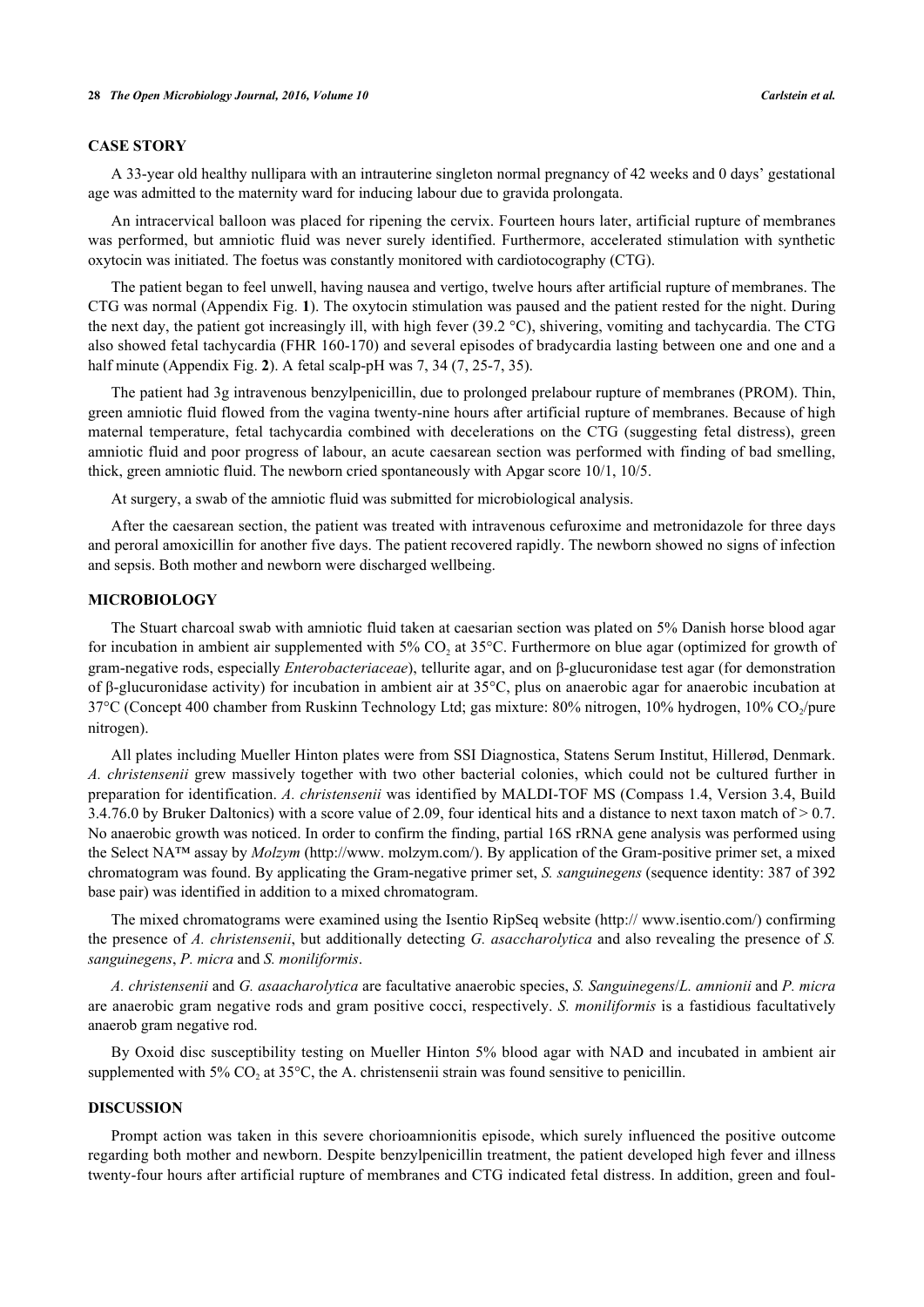smelling amniotic fluid was observed together with badly smelling pus at caesarean section, which is characteristic for infections involving anaerobic bacteria [\[8\]](#page-4-4). The patient recovered quickly after intravenously administering of cefuroxime and metronidazole.

Nulliparity, obesity, genetic factors and the time interval from premature rupture of membranes (PROM) to birth are factors that influence the risk of an ascending bacterial infection [[9](#page-4-5)]. An intracervical balloon can theoretically increase the risk of infection, although a recent study showed no significantly higher risk of chorioamnionitis after placement of an intracervical balloon when adjusted for nulliparity [\[9](#page-4-5)]*.* The number of sterile vaginal explorations in term labour has not been found to be an independent risk factor for intrapartum fever [[10\]](#page-4-6)*.*

Chorioamnionitis is often polymicrobiol. A variety of bacteria, including miscellaneous anaerobes, *Streptococcus agalactiae* (Group B haemolytic streptococci), *Gardnerella vaginalis*, *Mycoplasma* and *Ureaplasma,Escherichia coli*, *S. sanguinegens* and *Leptotrichia* species may be identified by culture and/or culture-independent methods, such as 16S rRNA gene analysis [\[11](#page-4-7), [12](#page-4-8)].

*A. christensenii* has formerly only rarely been described. It was primarily isolated from the human vagina [[4\]](#page-4-0) and has recently been found in subacute bacterial endocarditis [\[13](#page-4-9)]. To our knowledge, this is the first case to describe *A. christensenii* in chorioamnionitis. Hence, our finding corresponds well with the previous observations by Collins and colleagues [[4\]](#page-4-0).

As described by DiGiulio, we also found *S. sanguinegens* and *Leptotrichia species* only by PCR and not by culture [\[11](#page-4-7)]. These pathogens have previously been described in infections in pregnancy and postpartum women [[5,](#page-4-1) [14](#page-4-10)]. They appear more commonly in amnionitic fluid after the introduction of molecular methods [\[11](#page-4-7)].

The molecular analysis also revealed *P. micra* (formerly *Peptostreptococcus micros*)*.* This anaerobic coccus is part of the normal human oral and gastrointestinal flora, primarily causing infections in the oral cavity [\[15\]](#page-4-11). It has been speculated that the microbe is part of the vaginal flora and that it could play a role in obstetric infections paralleling its role in the development of periodontitis [\[15](#page-4-11)]. Our finding supports this hypothesis.

Furthermore, the species *G. asaccharolytica* was identified by the analysis. To our knowledge this species has been described only once before by Ulger-Toprak *et al*. [\[6](#page-4-2)] in three patients with an arm wound, an infection following a cut finger and from a labial abscess, respectively.

Finally, we identified *S. moniliformis* from the amniotic fluid by molecular analysis. This bacterium is naturally occurring in the nasopharynx of wild and laboratory rats and is acquired through the bite or scratch of a rodent or by ingestion of contaminated water or food. It is the etiologic agent of rat-bite fever or in the absence of a rat, Haverhill fever. The disease is characterized by irregular fever with flu-like symptoms and a rash [\[16](#page-4-12)]. Amnionitis and abscesses associated with the female genital tract have been described [\[16](#page-4-12), [17\]](#page-4-13). In contrast to the patient described by Faro *et al*., our patient had high fever and was unwell. There was no known history of a rat bite.

In our case, it was only possible to do susceptibility testing on the *A. christensenii* strain as the other present species were identified by non-culture methodology. However, the published literature supports a relevant antibiotic coverage by the antibiotics given to our case consistent with the quick recovery of mother and child [[5,](#page-4-1) [18](#page-4-14) - [20](#page-4-15)].

In conclusion, we present a case of chorioamnionitis consisting of five different microorganisms, where only *A. christensenii* could be identified by culture. Because of molecular diagnostic approaches, the polymicrobial nature of this infection was revealed. Albeit rare to very rare, all the bacteria identified have earlier been associated with infection or habitation in the female genital tract and this case underlines and stresses the possible role of these pathogens in female genital tract infections.

### **CONFLICT OF INTEREST**

The authors confirm that this article content has no conflicts of interest.

#### **ACKNOWLEDGEMENTS**

None declared.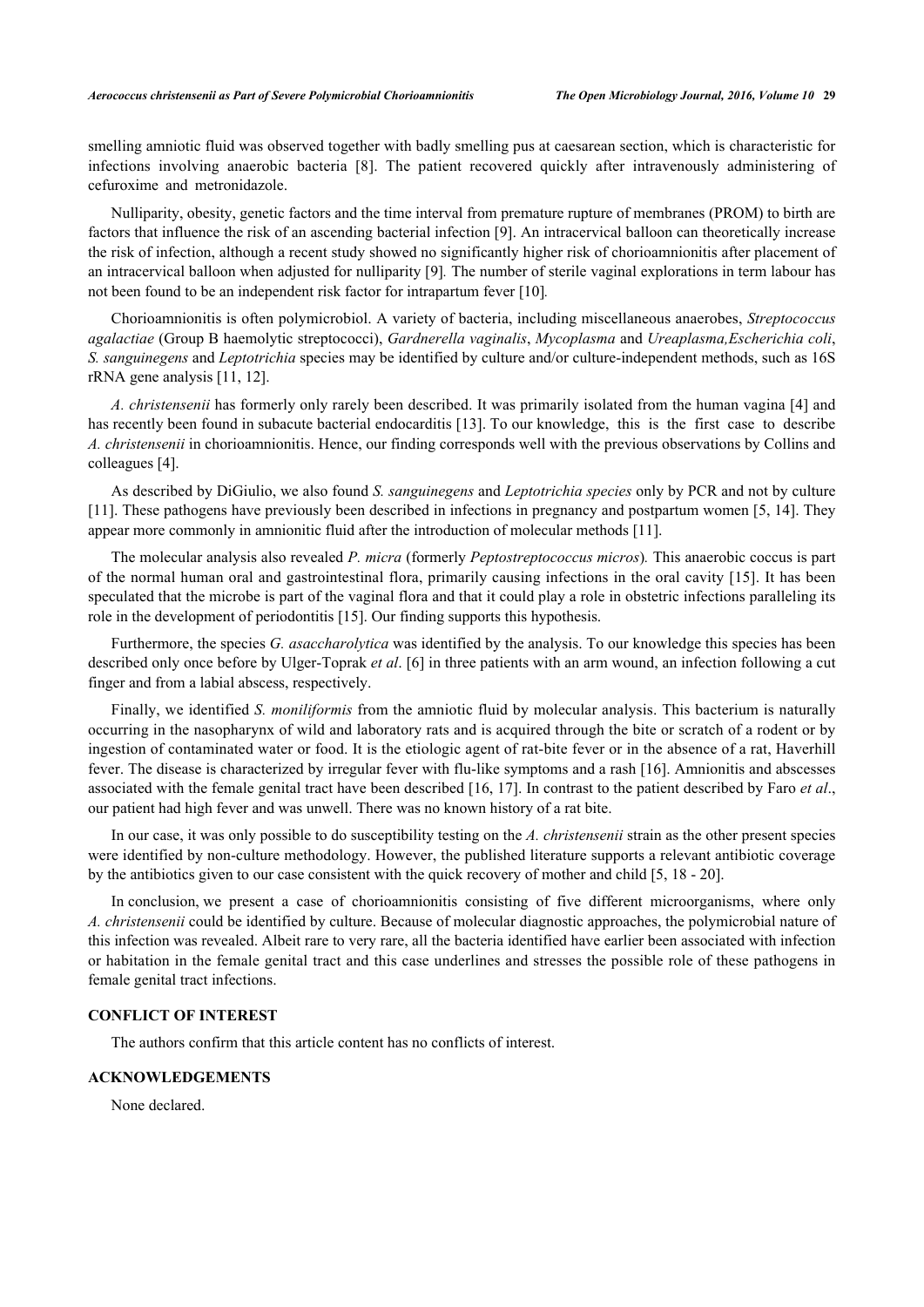HF

TIT

#### <span id="page-3-3"></span> b pm  $\mathbf b$ om  $\mathbf{r}$ ipm  $200$  $200$  $200$ 180 180 186  $+60$  $160$ 166  $+4$ θ 440 ۳۹ łē 'N ₩. ᄿ  $490$ 128  $+96$ ┱  $+00$  $100$  $400$  $80$  $86$  $86$  $60$  $66$  $66$  $\overline{19}$ 1829 | | | | | | | | | 1839 | | | | | | | | |  $\overline{UA}$ **UA - % UA - %**  $86$  $86$  $86$ 60 Ad **BC** 4 A k é ų £ 20  $20$  $20$  $0.50$  $0.50$  $0.50$ 0.25 0.25  $0.25$

**TIORS BP** 

# **APPENDIX**

**TIORS** BP

**Fig. (1).** Normal CTG (cardiotocography).

<span id="page-3-4"></span>

**TIORS BF** 

Fig. (2). CTG from our case showing fetal tachycardia and complicated variable decelerations.

# **REFERENCES**

- <span id="page-3-0"></span>[1] Hastings-Tolsma M, Bernard R, Brody MG, Hensley J, Koschoreck K, Patterson E. Chorioamnionitis: prevention and management. MCN Am J Matern Child Nurs 2013; 38(4): 206-12. [\[http://dx.doi.org/10.1097/NMC.0b013e3182836bb7\]](http://dx.doi.org/10.1097/NMC.0b013e3182836bb7) [PMID: [23579417](http://www.ncbi.nlm.nih.gov/pubmed/23579417)]
- <span id="page-3-1"></span>[2] Riggs JW, Blanco JD. Pathophysiology, diagnosis, and management of intraamniotic infection. Semin Perinatol 1998; 22(4): 251-9. [\[http://dx.doi.org/10.1016/S0146-0005\(98\)80013-X\]](http://dx.doi.org/10.1016/S0146-0005(98)80013-X) [PMID: [9738989](http://www.ncbi.nlm.nih.gov/pubmed/9738989)]
- <span id="page-3-2"></span>[3] Lamont RF, Sobel JD, Akins RA, *et al.* The vaginal microbiome: new information about genital tract flora using molecular based techniques.